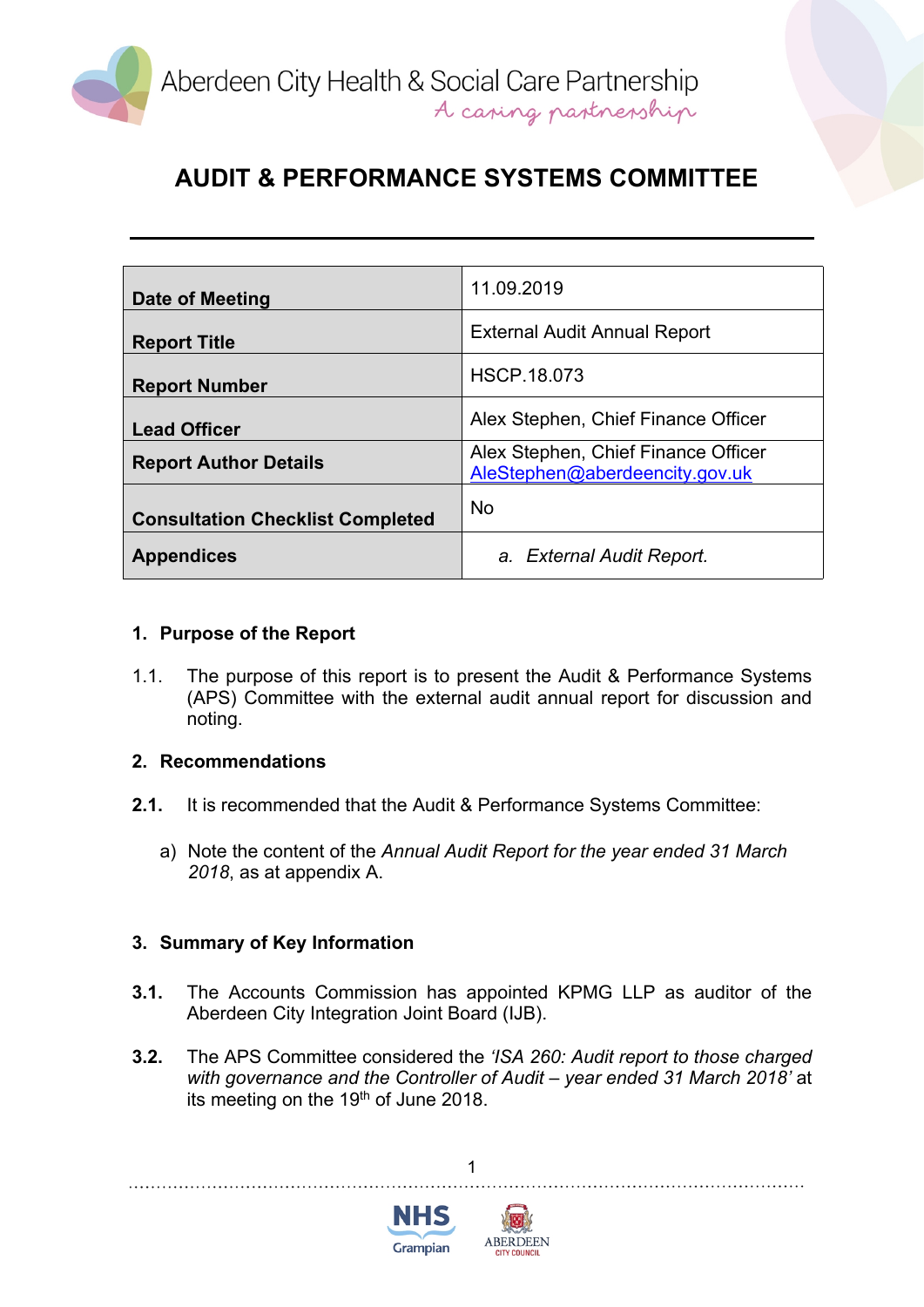

## **AUDIT & PERFORMANCE SYSTEMS COMMITTEE**

- **3.3.** This report to those charged with governance (appendix A) is designed to summarise the external auditor's opinions and conclusions on significant issues arising from the audit of the financial statements for Aberdeen City IJB for the financial period 2017/18. The report covers the wider scope areas of the audit as set out in External Audit's audit strategy.
- **3.4.** The scope and nature of the audit was set out in the audit strategy document, which was presented to the Audit & Performance Systems committee at the outset of the audit.
- **3.5.** There was one recommendation made during the audit for the year ended 31 March 2017. This is complete, and no issues were noted during the 2017- 18 audit.
- **3.6.** There was one new audit recommendation identified during the audit for the year ended 31 March 2018, which was agreed by management with a set implementation date of 31 March 2019:

*"The IJB should progress workforce planning to identify and address potential skills gaps. "*

### **4. Implications for IJB**

- **4.1.** Equalities there are no direct equalities implications arising from this report.
- **4.2.** Fairer Scotland Duty there are no direct implications relating to the Fairer Scotland Duty arising from this report.
- **4.3.** Financial this report presents an external audit opinion on the IJB's financial sustainability, financial management, governance & transparency and value for money. The report confirms that the IJB is progressing well in each of these areas.
- **4.4.** Workforce the recommendation of the external audit report relates directly to workforce planning.
- **4.5.** Legal The Accounts Commission appointed KPMG LLP as auditor of Aberdeen City Integration Joint Board ("the IJB") under part VII of the Local Government (Scotland) Act 1973 ("the Act"). The period of appointment is 2016-17 to 2021-22, inclusive. KPMG issued an ISA 260: *Audit report to those charged with governance* report to the June 2018 meeting of the APS, summarising the findings and conclusions from the financial

 $\mathfrak{p}$